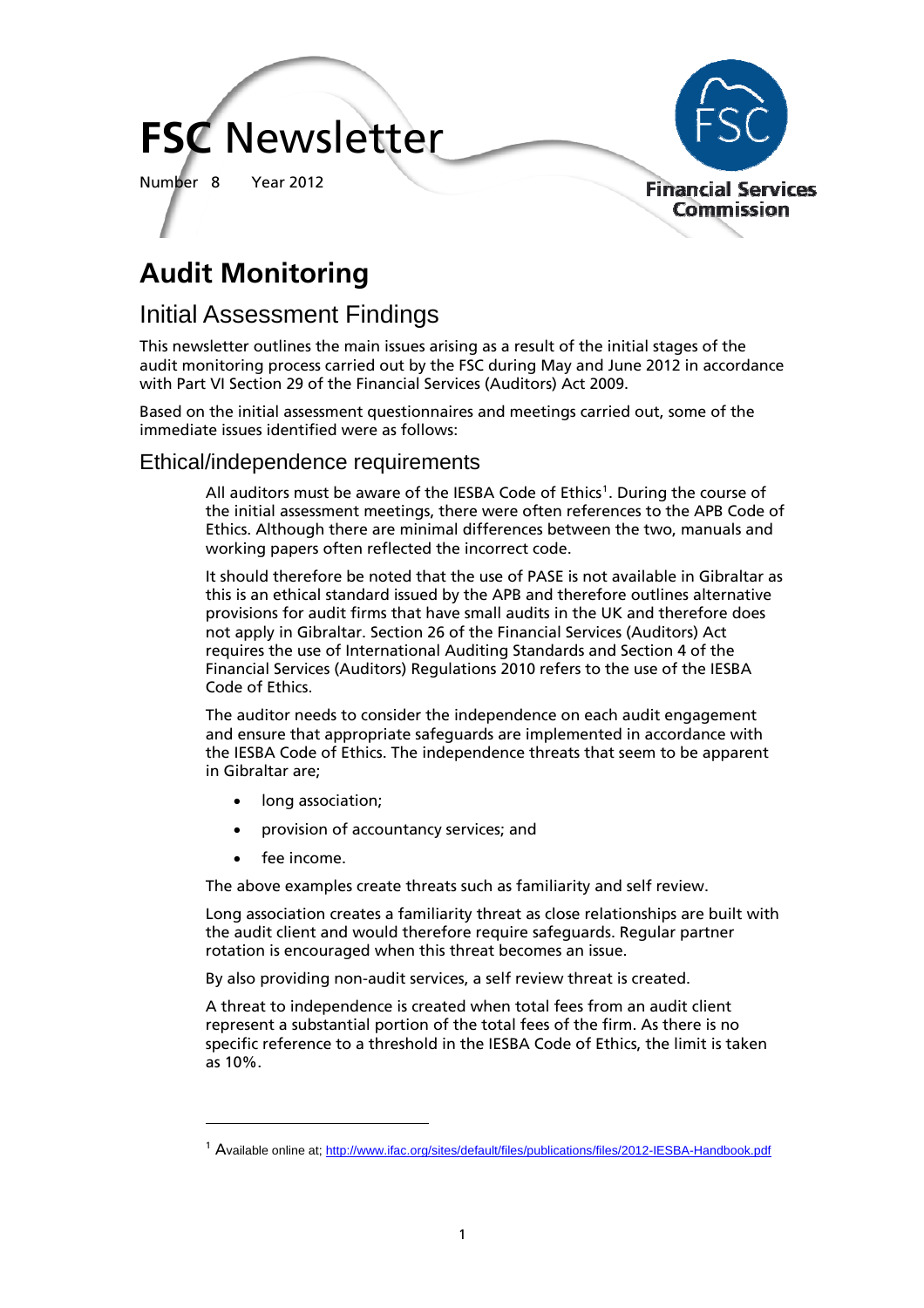

It is important that auditors remain objective and independent. Being objective will enable an auditor to give a fair and impartial consideration to all matters which are relevant. Independence is freedom from situations and relationships which would otherwise make others think objectivity is impaired (or could be).

From the initial assessment meetings, it was identified that there was often a lack of consideration of independence. Given the size and nature of some of the practices in Gibraltar, external resources to provide safeguards may be required.

#### Accepting new appointments/re-appointment

Some of the example audit engagement letters reviewed by the FSC did not appear to cover the necessary requirements of ISAs and often included references to UK statute. It is therefore important that auditors ensure these are updated and amended as necessary prior to undertaking audit engagements.

The use of acceptance/re-acceptance checklists for each audit undertaken were often not being used. These should be completed for each audit under consideration to ensure important issues are being considered and documented.

#### Audit engagement procedures

A number of audit procedures and checklists used by auditors were UK based and often these were not being tailored to laws, regulations and professional standards applicable in Gibraltar.

Auditors should establish and document their policy for engagement quality control reviews (EQCR). In a significant number of cases this documentation was limited. Whilst the FSC appreciates that the circumstances in which some auditors may require such a review could be rare, there should be arrangements in place so that one can be performed if it becomes necessary. Given the nature of some of the audit practices in Gibraltar, external assistance to carry out the EQCR role may be required.

A number of auditors did not have an accounts disclosure checklist. Although there is no specific checklist available in Gibraltar, the FSC understands that some firms (often the larger firms) have produced their own checklists and others use UK checklists on the basis that the requirements are very similar to those in Gibraltar.

#### **Monitoring**

Auditors need to establish how they will carry out and document periodic audit compliance reviews. These reviews are usually carried out annually and should cover both a review of firm-wide procedures and a review of completed audit work (cold file review). Cold file reviews need to be carried out by a suitably qualified person, not involved in the audit, so in numerous cases auditors may need to engage some external assistance for this. The auditor should keep a file note to demonstrate the extent and timing of the annual review of whole firm procedures. This area of monitoring was often seen to be lacking.